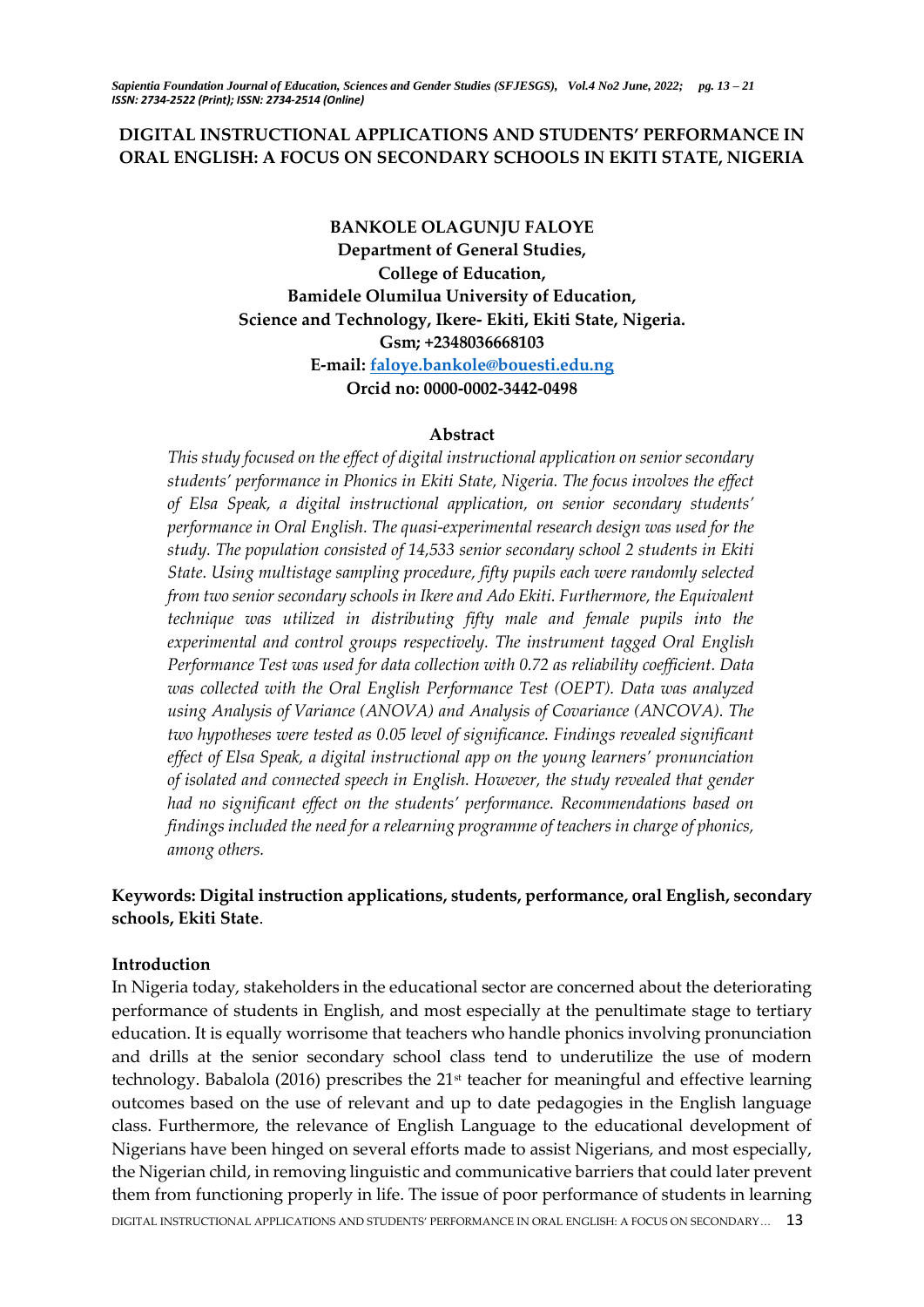how to articulate speech sounds and intonation patterns in English has been narrowed down to the underutilization of interactive educational devices in the oral English lesson.

The English language curriculum for senior secondary schools in Nigeria comprises the inclusion of Phonics as a means for remediating student's deficiencies in spoken English. In addition, the teachers, in most cases, rely on conventional methods of exposing these students to pronunciation drills in segmental and suprasegmental features of English. The Vision 2030 document emphasizes the use of learner friendly strategies for the global benefit of the child. One of these benefits includes the use of digital instruction for teaching and learning second languages in developing nations such as Nigeria. A recent nationwide survey on the condition of teaching English Language conducted by the National Teachers' Institute that most primary schools in Nigeria lack basic and up to date instructional media and that majority of English teachers show less proficiency in the use of spoken English for instructional purposes (MDGP. 2006). Consequently, the students taught by such ineffective and inefficient English teachers are bound to exhibit poor oral traits through their inability to pronounce and spell basic English structures, probably, due to the absence of motivating and interesting educational media. In this regard, Faloye, Obateruand Alonge (2021) suggests the use of educational media that can be readily available to the teacher and at the same time, be used to arouse students interest in learning the oral aspect of English.

The 21<sup>st</sup> century can be considered as an era of digital inflow with emphasis on the immense pedagogical benefits in education.Thus, it is vital at this juncture, to accentuate the importance of the correlation between utilization of the digital pedagogical tools and the access to these educational learning materials in the learning outcomes of students. The essence of the 21st century learners' attainment, which includes the present digitally-inclined learners:The Net Generation, could be viewed to be predicated on the teaching and learning strategy employed by the lecturer.In addition, most studies suggest that although today's students come to the classroom with some digital skills, the use of digital media for studying might be quite different and the transfer of these skills is not automatic.The simple fact that students are dexterous in manipulating various social media spaces does not, perhaps, correlate with relevant academic tasks.

The reliance on technology for instructional purposes has witnessed a boost with the influx of digital applications designed for teaching and learning oral features of English. Recently, the introduction of *Elsa Speak* in the oral English class at pre-tertiary and tertiary levels of education in Nigeria, to some extent, has been used by digital enthusiasts, including English language teachers. This application features on android phones and app stores with the intent of allowing unrestrained access by students and teachers. Also, the Elsa Speak app provides vast self-evaluative menus for assessing and remedying speech deficiencies form basic to advanced levels of learning. Oladunjoye and Akinwumi (2016) agree that the teaching of pronunciation and spelling in English need to be supported with digital devices especially when it involves second language learners of English. With the global shift in instruction from teacher-centered to a more learner friendly pedagogy, language educators in Nigeria are concerned with the rate of success in using digital instruction devices cum applications in Nigerian schools in general and secondary school education in particular. More so, students at the final levels of senior secondary schools need to be adequately tutored in oral English as a prerequisite to gain admission in to universities, colleges of education or polytechnics.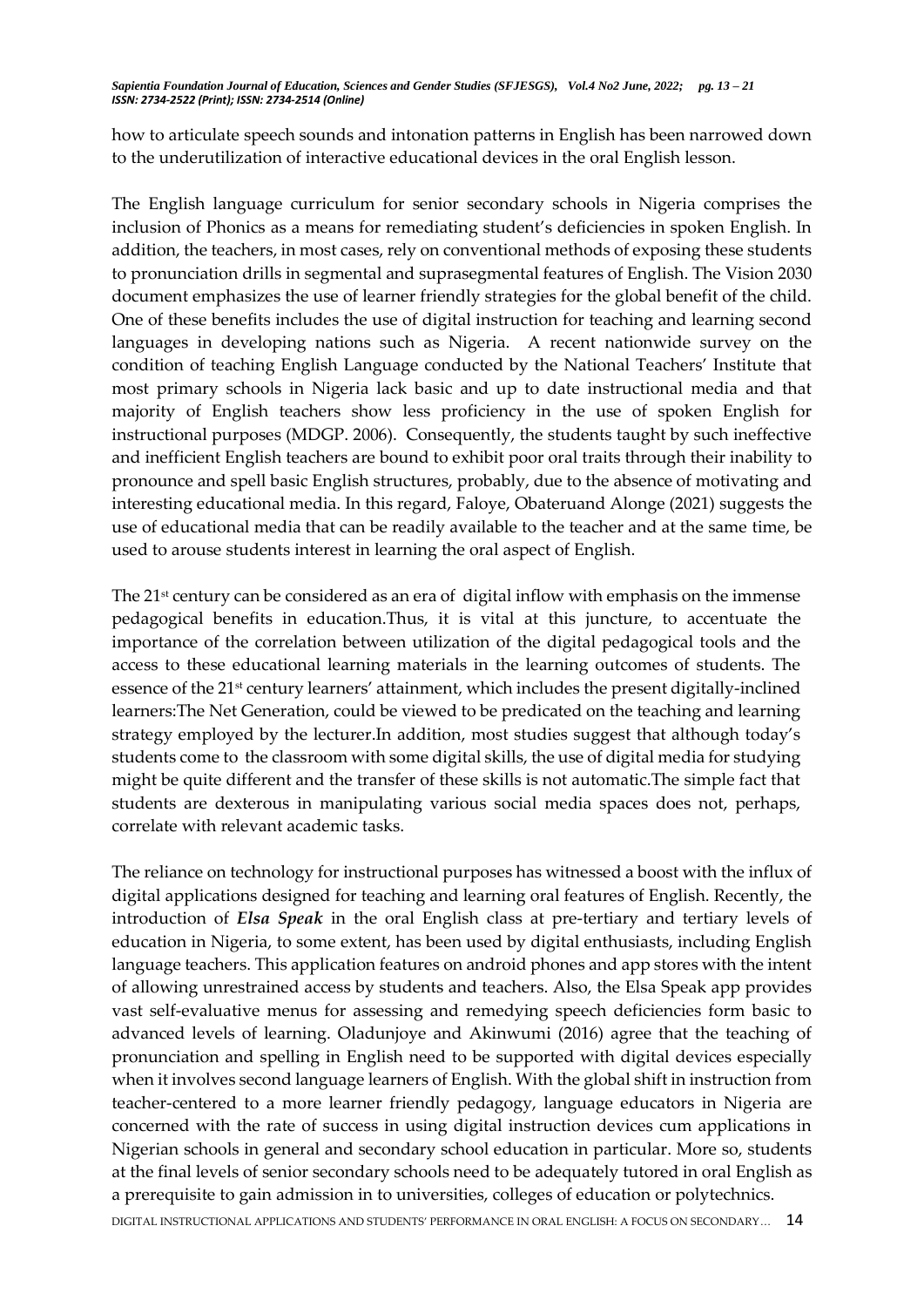# **Hypotheses**

The following null hypotheses were tested at 0.05 level of significance:

- 1. There is no significant difference in the effect of digital instructional application and conventional method on students' performance when taught oral English..
- 2. There is no significant difference in the performance mean scores of male and female students exposed to digital instructional application and conventional method in oral English.

## **Review of Related Literature**

There are a good number of literatures on the use f audio visuals in teaching Oral English at the various levels of education in Nigeria. A vast number of teachers and educators have in one way or the other contributed to literature on types of pedagogy used in enhancing students' performance in oral English at various educational levels. Aborisade (2011) concedes to the fact that most instruction in the English language lesson, in general, fall into the category of teacher-centeredness where the chalk-talk syndrome is prevalent during formal instruction. Consequently, Oyinloye and Fasae (2018) advocate for teachers' desires towards innovative approaches in embracing communicative approaches and teaching strategies in the ESL class.

The 21st century comes with intense advocacy for learner friendly strategies expected to be part of the teaching and learning process needed in the language lesson. Specifically, stakeholders in second language teaching in secondary schools noticed the dwindling performance of students in oral English, perhaps, due to the neglect of learner -friendly devices. Usman and Mustafa (2014) opined that teaching methods used for teaching phonics in English in Nigerian senior secondary schools appeared to affect students' ability to speak good English. In the same vein, Faloye (2022) reiterates the need for teachers of Phonics in secondary schools to display adequate dexterity in digital manipulation of instructional tools. From a general point of view, most English language teachers seem to rely on conventional methods of teaching students how to correctly pronounce speech sounds of English without considering the phonological interference inherent in the students' repertoire. According to Anand, et al (2014) digitalized instruction in the oral English class, which includes e-features such as mobile devices and relevant speech enhancing applications, e-mailing, social media utilization provides vital assistance for the students and teachers through exposure to nativelike models of pronunciation drills while reducing the level of teacher dominance.

DIGITAL INSTRUCTIONAL APPLICATIONS AND STUDENTS' PERFORMANCE IN ORAL ENGLISH: A FOCUS ON SECONDARY… 15 ELSA Speak is viewed as an artificial intelligence (AI)-powered language application created to assist non-native speakers of English in attaining international intelligibility levels of proficiency in spoken English (Becker, Kimberly & Edalatishams, Idée, 2019.The Elsa Speak digital app has potentials for interactive learning within a digital interface made relative easy for all levels ranging from basic to advanced. Empirical studies have confirmed the effectiveness of digital instructional apps as facilitators of students' performance in pronunciation and spelling in English. Consequently, Eisenmann and Summer (2012) posit that secondary school teachers handling Phonics or related subjects such as Oral English need to be encouraged to utilize the vast digital opportunities available for making the oral English lesson attractive instead of clinging to the traditional and less productive use of the chalk board and text books. Many educators, such as Faloye and Obateru (2021) agree that students in Nigerian schools tend to enjoy learning how to pronounce English structures when the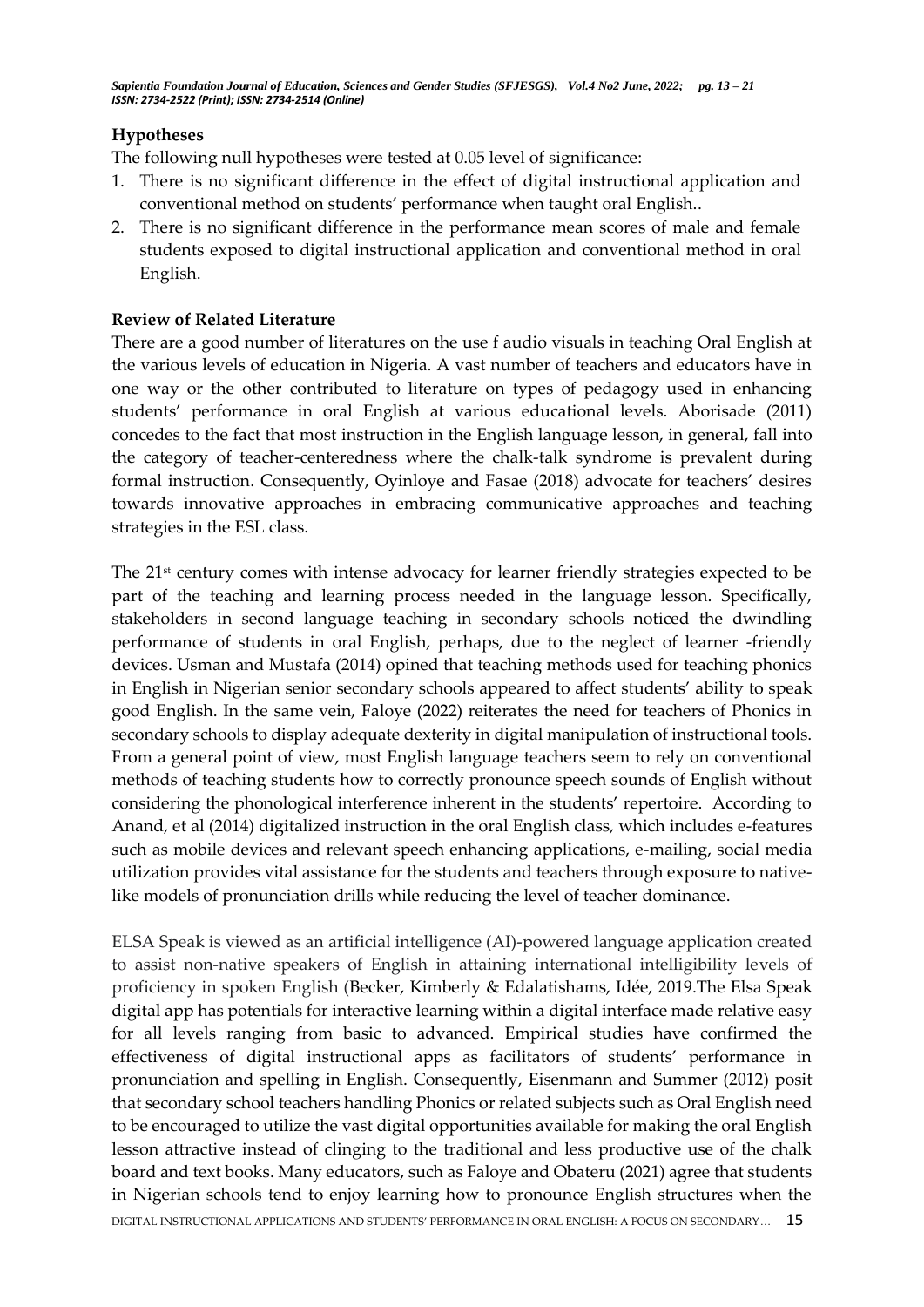lessons are backed up with motivating and real life scenes in digital mode, films, advertisement and colourful educational documentaries. Fatiloro, (2015) observes that it is rarely common to find English language teachers in Nigerian public schools use digital-based instruction such as digital apps to provide the necessary stimuli for learning how to pronounce sounds in English. However, Mercy (2019) notices that such phenomenon are common in developed countries where factors that facilitate the use of digital instructional devices present: factors such as constant power supply, good teacher-training programs, affordable cost of instructional media and maintenance services. The good news, however, is that the developed world now sees the need to assist developing countries like Nigeria in providing a conducive and well- funded educational environment. Furthermore, many private and missionary schools in Nigeria are providing the Nigerian child with quality linguistic cum communicative education. in terms of teaching and learning tools relevant to the 21st century needs of the Nigerian child in general and secondary education beneficiaries in Nigeria.

## **Theoretical Framework**

The study is grounded on Vygostky's (1934) theory of Constructivism which is a proponent of the Social Constructivist theory of learning. Generally, Constructivism bifurcates in to three main philosophically-based theories: Cognitive Constructivism, Social Constructivist and Radical Constructivism (Suhendi, 2018). A prominent feature of social constructivism places much emphasis on task-based learning, experimentation involving self-structured and self– motivated processesof learning. This principle , to a large extent, considers futuristic means of providing learners with self-help strategies with the aid of emerging technologies for teaching and learning a second language.

The theory assumes that learner-friendly pedagogy would afford learners sufficient instructional time to discover real-life challenges while constructing problem -solving strategies in the process of learning how to communicate in English. The relevance of the social constructivism theory to this study is hinged, among others, on the assumption that learning with technology and learner-friendly pedagogy would afford learners sufficient instructional time to discover real-life challenges while constructing problem -solving strategies in the process of learning how to communicate in English.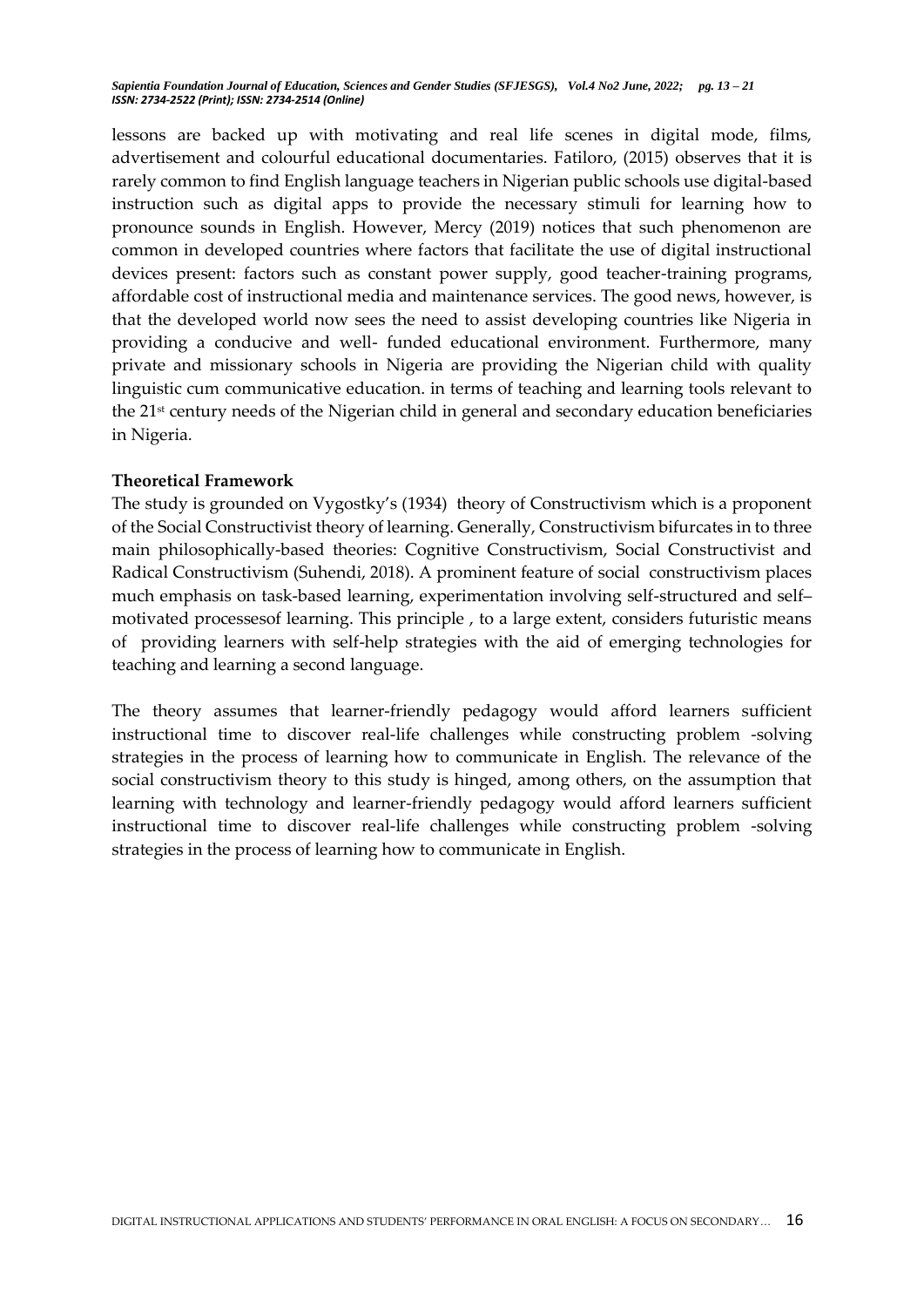



*Figure i:* Model for Teaching with Technology *Source: https://crlt.umich.edu/inst/model.*

## **Methodology**

This study adopted the quasi-experimental design of the two group type The study comprised the experimental and control groups. The population of this study comprised 14,533 senior secondary school 2 students in Ekiti State. Multistage sampling procedure was used in selecting a randomly sample of fifty SSS 2 students from secondary schools in ado-Ekiti and Ikere-Ekiti respectively. Therefore, the experiment consisted of a total of fifty male and fifty females. A research instrument tagged Oral English Performance Test (OEPT) was designed by the researcher to collect data for the study. The reliability of Oral English Performance Test was established through test -retest method and analyzed using Pearson Product Moment Correlation analysis with a reliability coefficient of 0.72. The experimental procedure was done in three stages: the pre-test stage, treatment stage and post-test stage. A digital interactive guide was utilised for the treatment stage while the usual syllabus for Phonics served as the conventional method. The hypotheses were tested using inferential statistics of Analysis of Variance (ANOVA) and Analysis of Covariance (ANCOVA).

#### **Results**

Hypotheses 1**:** There is no significant difference in the effect of digital instructional application and conventional method on students' performance when taught oral English.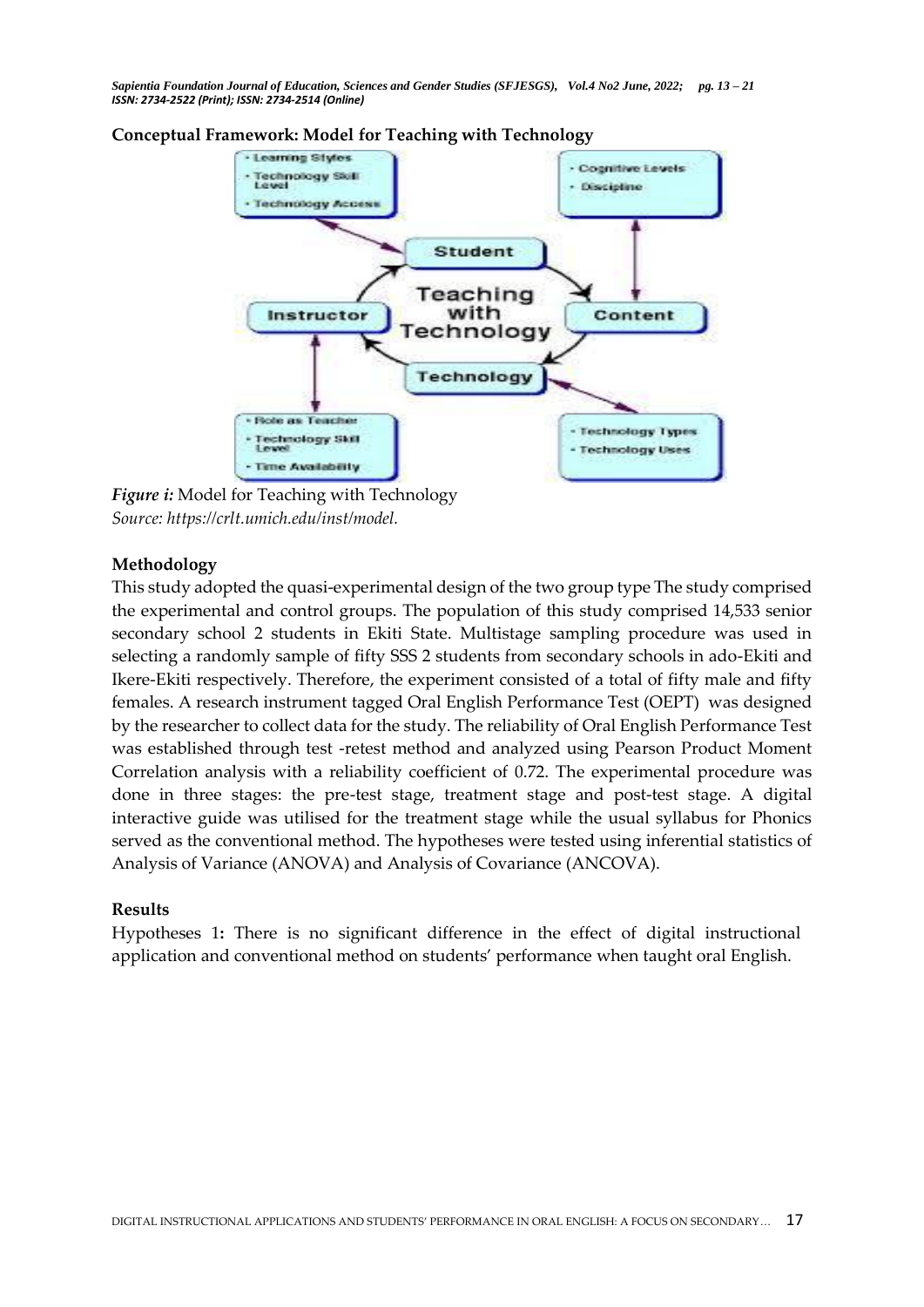| Source      | III<br><b>Type</b> | Df  | Mean Square | F-Cal   | F-table | P-value |
|-------------|--------------------|-----|-------------|---------|---------|---------|
|             | οf<br>Sum          |     |             |         |         |         |
|             | Square             |     |             |         |         |         |
| Corrected   | 857.020            | 3   | 285.67      | 7.60    | 2.60    | 0.000   |
| Model       |                    |     |             |         |         |         |
| Intercept   | 91506.420          | 1   | 91506.42    | 2434.69 | 3.84    | 0,0     |
| <b>Test</b> | 375.380            | 1   | 375.380     | 9.988   | 3.84    | 0.002   |
| Group       | 386.420            | 1   | 386.420     | 10.28   | 3.84    | 0.002   |
| Test group  | 95.220             | 1   | 95.220      | 2.533   | 3.84    | 0.113   |
| Error       | 7366.560           | 99  | 37.584      |         |         |         |
| Total       | 99730.00           | 100 |             |         |         |         |
|             |                    |     |             |         |         |         |

| Table I: Summary of ANOVA on the performance of students taught with digital instruction |  |
|------------------------------------------------------------------------------------------|--|
| app using their pre-test and post -test scores in Oral English                           |  |

In table I, there is a significant difference between the main effect of treatment on the performance of students since P-value (0.002) is less than 0.05 and F-calculated (9.988) is greater than F-table (3.84). Also, there is a significant difference between the main effect of the group on the performance of students since p-value is less than 0.05 and the f-calculated (10.281) is greater than f-table (3.84). However, the interactive effect of a test and group has no significant effect on the performance of the students at 0.05 level significance because pvalue (0.1130) is greater than 0.05 and f-calculated (2.5330) is less than f-table (3.84). The interpretation of the data above reveals that the group of students taught with digital instructional app performed better than the control group that were not taught with digital instructional app.

**Hypotheses 2**: There is no significant difference in the performance mean scores of male and female students exposed to digital instructional application and conventional method in oral English.

| instructional application using their post-test scores in Oral English. |           |     |             |         |         |         |  |  |
|-------------------------------------------------------------------------|-----------|-----|-------------|---------|---------|---------|--|--|
| Source                                                                  | Ш<br>Type | Df  | Mean Square | F-Cal   | F-table | P-value |  |  |
|                                                                         | of<br>Sum |     |             |         |         |         |  |  |
|                                                                         | Square    |     |             |         |         |         |  |  |
| Corrected                                                               | 437.377   | 4   | 109.344     | 5.97    | 2.46    | 0.000   |  |  |
| Model                                                                   |           |     |             |         |         |         |  |  |
| Intercept                                                               | 5593.052  | 1   | 5593.052    | 305.216 | 3.94    | 0,000   |  |  |
| Pre-Test                                                                | 1.457     | 1   | 1.457       | 0.080   | 3.94    | 0.779   |  |  |
| Group                                                                   | 423.557   | 1   | 423.557     | 23.114  | 3.94    | 0.986   |  |  |
| Gender                                                                  | 5.402E-03 | 1   | 5.402E-03   | 0.000   | 3.94    | 0.986   |  |  |
| Group                                                                   | 4.359     | 1   | 4.359       | 0.238   | 3.94    | 0.627   |  |  |
| Gender                                                                  |           |     |             |         |         |         |  |  |
| Error                                                                   | 1749.863  | 95  | 18.325      |         |         |         |  |  |
| Total                                                                   | 53980.000 | 100 |             |         |         |         |  |  |
| Corrected                                                               | 2178.240  | 99  |             |         |         |         |  |  |

**Table 2**: Summary of ANCOVA of the performance of male and female students taught with digital instructional application and male and female students taught without digital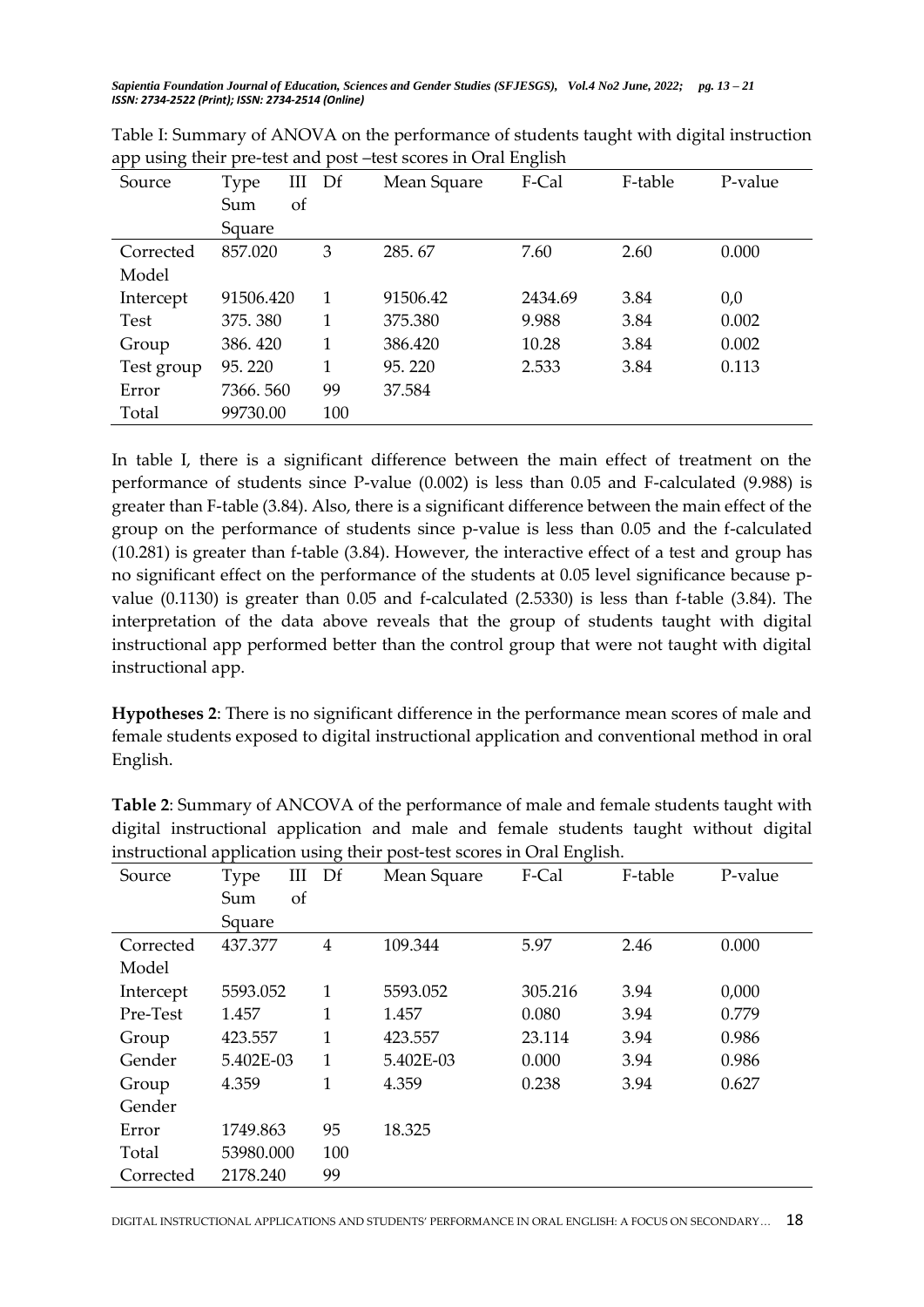From table 2, the results show that there is a significant difference between the main effects of group on the performance of students since the p-value (0.000) is less than 0.05 and the fcalculated (23.114) is greater than f-table (3.94) at 0.05 level of significance. However, the main effect of gender on the performance of pupils has no significance because the p-value (0.986) is greater than 0.05, and f-calculated (0.000) is less than f-table (3.94). likewise, there is no significant difference between the interactive effect of gender and group on the performance of students using their post-test scores in oral English, while the pre-test is used as co-variance; because the p-value (0.67) is greater than 0.05, the f-cal (0.238) is less than f-table (3.94) at 0.05 level of significance. The interpretation of the above data signifies that gender has no significant effect on the performance of male and female students in Oral English.

#### **Discussion and Conclusion**

It could be stated from the major findings of the study that, statistically, a significant number of revelations have emerged concerning the effect of digital instructional applications on students' performance in Oral English in senior secondary schools in Ekiti state. The application of the digital instructional application, Elsa Speak, showed significant effect on the performance of students in Phonic lessons. This might have resulted from the interactive pedagogy interfaced with the application which comprised digital interaction through various audio-visual interventions between the students and real-life presentations by native speakers of English. This finding is corroborated in the study of Adeosun (2014) who underpinned the importance of digital interactive strategies in boosting students' performance in oral communicative skills. Also, it is in concord with the study of Ofodu and Oyinloye (2014) that utilization of interactive digital facilities enhanced students' proficiency in spoken English.

Furthermore, the utilisation of digital applications such as Elsa Speak in place of the conventional approach to Phonics could be regarded as significant performance enhancers of students' conversational skills in English. This was observed by the researcher as a positive pedagogical process which could reinforce students' oral skills in conversational discourse supported by digital apps. This assertion buttresses the studies of Ogu (2016), Oyinloye and Fasae (2018) and Faloye (2022). Hence, this finding aligns with the paradigmatic shift from a teacher-centreed pedagogy to a learner-based mode of teaching English while focusing on the digital applications.

The findings as shown in Table 2 revealed there is no significant difference in the performance mean scores of male and female students taught with digital instructional applications and conventional methods. It implies that the main effect of gender on performance of students towards oral English is not significant. Though there is no significant difference in the performance of male and female students in with digital instructional applications and conventional method, treatment had significant effect on students' performance in oral English devoid of gender. This finding contradicts the study by Giowka (2014) that impact of gender on the performance of students in oral skills in English revealed a significant difference between female and male students. However, this finding corrobates a study by Babalola (2016) that gender had no significant impact on the learners' ability in oral communication in English. The interpretation could be based on the possibility of gender translating to the equality in opportunities of learning and resource utilization without necessarily being gender biased.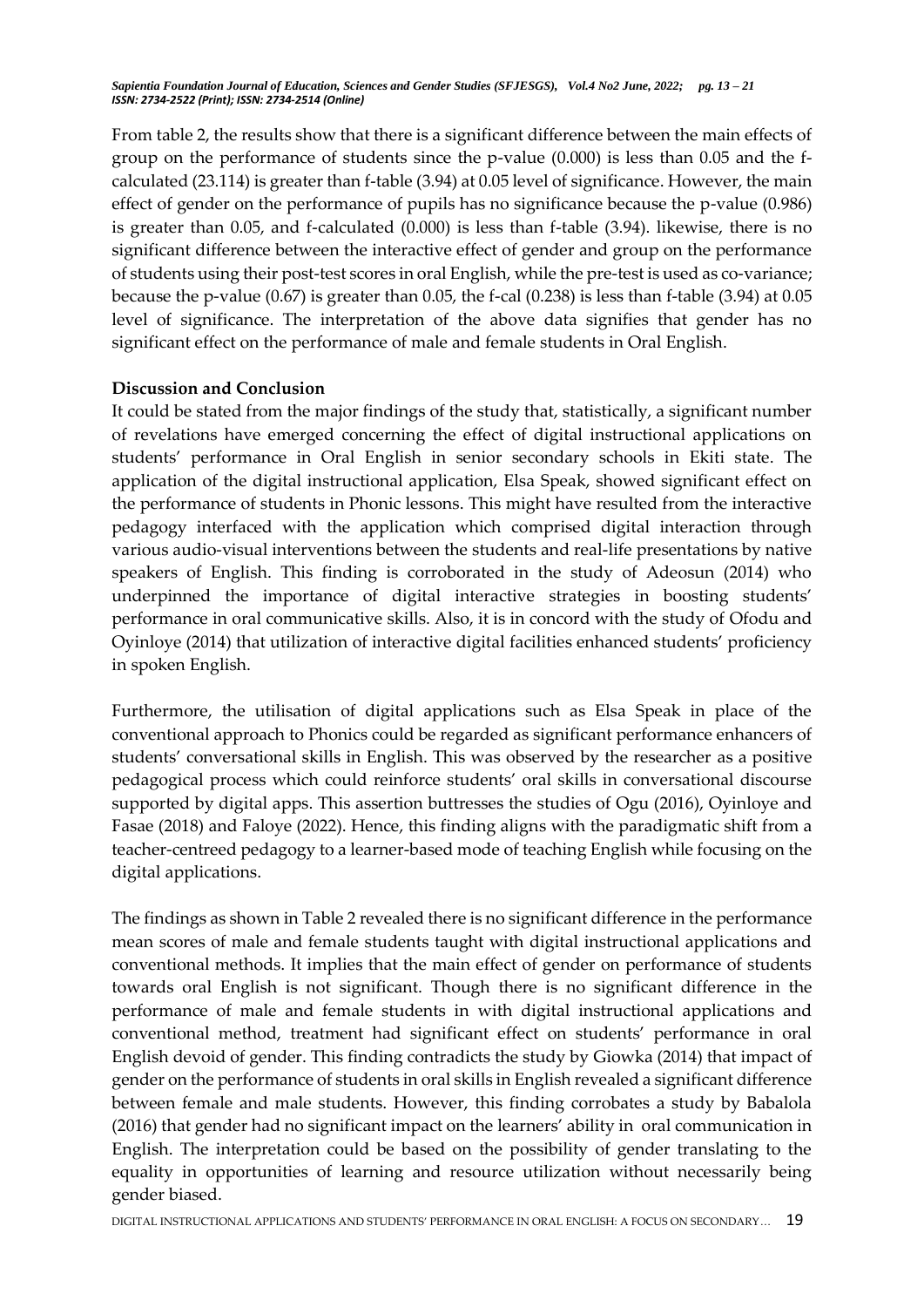In conclusion, the use of digital instructional applications are expected to demystify the learning of oral English due to its multifaceted aesthetic and pedagogical components. Presently, Phonics is used as a medium for teaching pronunciation and related phonemic units of English sounds in secondary schools in Nigeria. However, with the global shift towards digital interactive strategies of teaching, students should be well prepared to confrong more communicative challenges prior to tertiary education. Hence, the timely introduction and sustainance of the utilisation of digital instructional tools for learning how to speak good English cannot be overemphasised. Moreover, the era of talk-chalk and analog teaching strategies are becoming obsolete as more varieties of digital technology flood the educational sphere of life.

## **Recommendations**

Based on the findings of this study, the following recommendations are proffered:

- 1. The Ministry of Education should organise training and retraining workshops for English language teachers handling Phonics in senior secondary schools in Ekiti state. This would afford the teachers to relearn how to use various digital apps for educational purposes.
- 2. The Government set up monitoring units for the onsite evaluation of teaching strategies utilised in schools.
- 3. The Government and stakeholders in the educational sector should support secondary schools by providing digital gadgets to schools. This support programme should be done phases through out the six senatorial districts in Ekiti state.
- 4. Non-governmental agencies should be approached by the Ministry of Education for assistance in organising technical meetings involving teachers handling Phonics in secondary schools in Ekiti state.

# **References**

- Aborisade, P. A. (2011). Chalkboard to moodle: Challenges and opportunities of a blended learning approach. Conference of GSP Directors of Nigerian Universities at University of Ibadan. Ibadan: *Conference of GSP Directors of Nigerian Universities.*
- Adeosun, O. (2014). Teacher education programmes and the acquisition of 21st century skills: Issues and challenges in Nigeria. Retrieved from https://home.hiroshimau.ac.jp/cice/wp-content/uploads/2014/03/4-2-91.pdf.
- Anand, G., Chhajed, D., Won Hong, S. & Scagnoli, N.I. (2014). *Introducing mobile technology in graduate professional education.*
- Babalola, J.O (2016). The 21st century Teacher as a model for the activation of English language learning: The multilingual sensibility. *Multidisciplinary Journal of Arts and Language Education*, 159-171.
- Becker, Kimberly & Edalatishams, Idée. (2019). ELSA Speak Accent Reduction (Review). doi:10.2304/elea.2014.11.6.543.
- Eisenmann, M. & Summer, T. (2012). Oral exams: Preparing and testing students. In M. Eisenmann, & T. Summer (Eds). *Basic issues in EFL teaching and learning* (415-418). Heidelberg: Universitätsverlag Winter.
- Faloye, B.O. (2022). Sustainable digital pedagogy in language teacher education: Perception of teachers in Ekiti State government colleges, *International Journal of English Language Teaching,10*(1), 13-22.